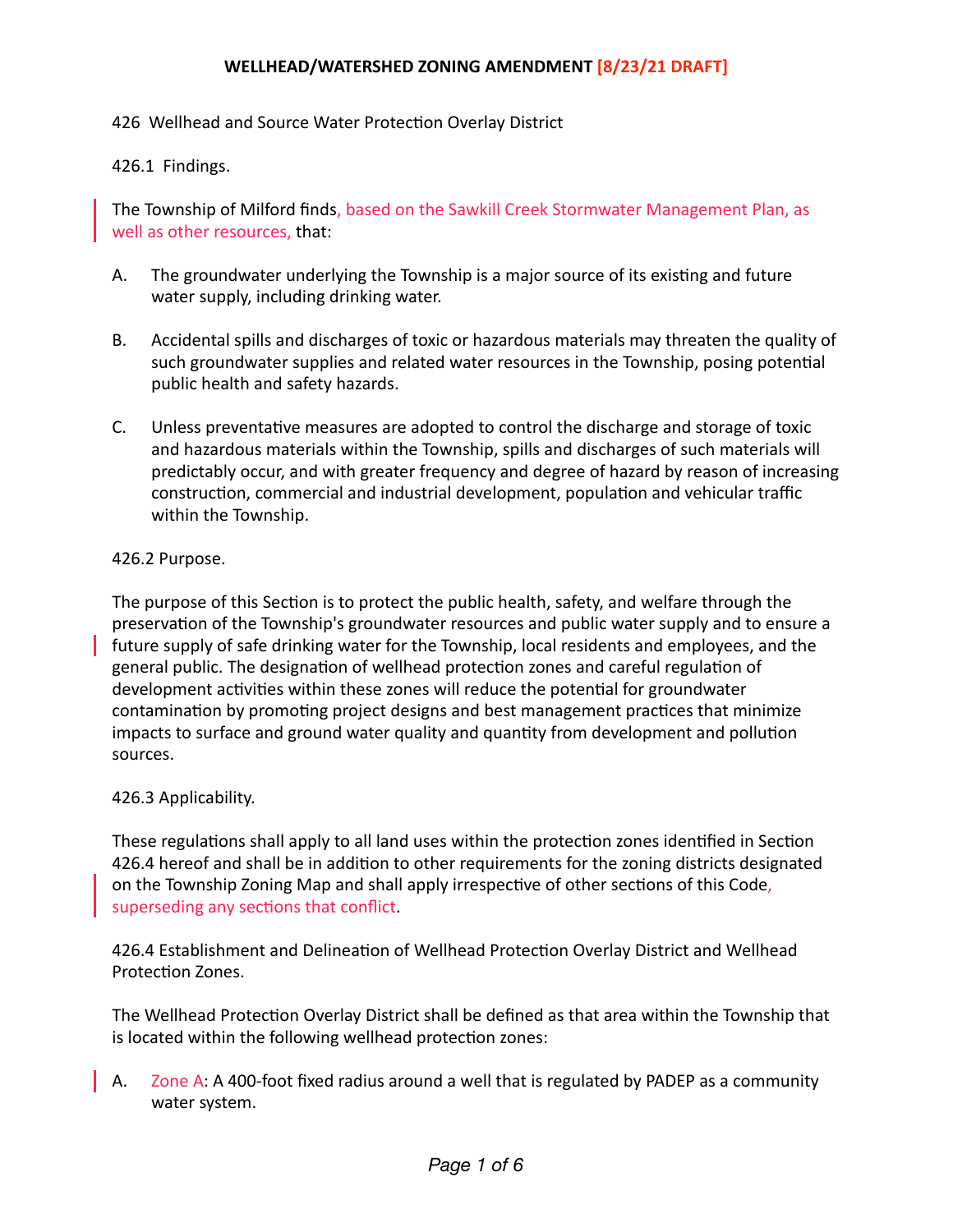- B. Zone B: A 1,000-foot radius around each well within the Township that is regulated by PADEP as a community water system, with Zone B encompassing the area not located in Zone A. The Township Board of Supervisors may modify the extent of Zone B on a detailed delineation study conducted by a Pennsylvania-licensed geologist. A developer may submit such detailed delineation for consideration of the Township at the developer's expense.
- C. Zone C: Other areas of Milford Township delineated below, based upon the Sawkill Creek Stormwater Management Plan and which are intended to encompass the watersheds of Sawkill Creek and Vantine Brook upgradient of Milford Springs:



426.5 Use Regulations.

Land uses, facilities and/or activities within Wellhead and Source Water Protection Zones A, B and C shall be regulated according to the Schedule of Regulated Land Uses Under Section 426 of Zoning Ordinance. Land uses, facilities, and/or activities shall be prohibited (designated with an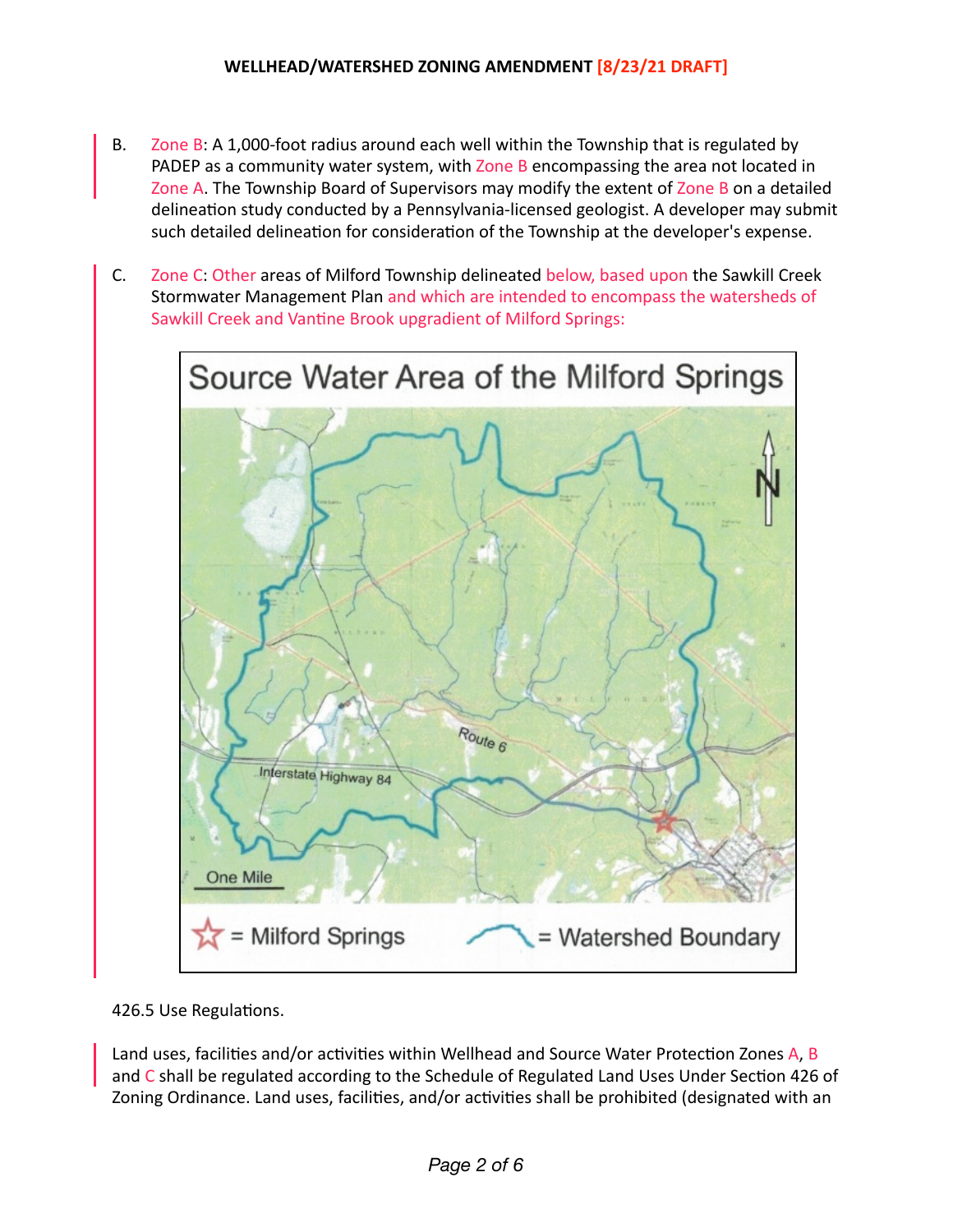"X" in the schedule) or permitted by conditional use approval (designated with a "C" in the schedule). No use shall be permitted via the above that is not otherwise permitted in the underlying zoning district.

426.6 Uses Permitted by Conditional Use Approval.

- A. Applications shall include, at a minimum, a detailed description of each of the activities to be conducted upon the lot or tract of land in question which shall constitute a regulated land use, including a listing of all substances which are to be stored, handled, used or produced in connection with each regulated land use being proposed and which substances are subject to federal and/or state authorities.
- B. The applicant shall demonstrate that the regulated land use will not, during construction or thereafter, cause the degradation of the groundwater quality upon or beneath the lot or tract of land or adjacent lots or tracts of land, the degree and extent of which degradation would violate safe drinking water standards promulgated by federal, state or county governmental agencies.
- C. The Township may attach such conditions and safeguards to any special permit as are, in its opinion, necessary to ensure initial and continued conformance to all applicable standards and requirements. Such conditions may include but are not limited to:
	- 1. Monitoring wells.
	- 2. Requirement of additional setbacks from sewage disposal systems to downgradient property lines.
	- 3. The installation of adequate containment facilities and systems so as to prevent the contamination of groundwater by substances regulated by federal, state and/or county governmental authorities.
	- 4. The preparation, filing and periodic revision of an emergency plan addressing the means by which any potential contamination of groundwater will be controlled, collected and remediated, including emergency contacts and identification of potential contaminants.
	- 5. Regular inspection and monitoring, by the owner, occupant, Township and/or third parties of the regulated land use.
	- 6. Compliance by the applicant with the provisions of the Township Subdivision and Land Development Ordinance pertaining to sanitary sewage disposal, water supply, stormwater management, utilities and easements.
	- 7. The design of stormwater detention basins with an impermeable liner to prohibit infiltration of impounded water to the subsurface.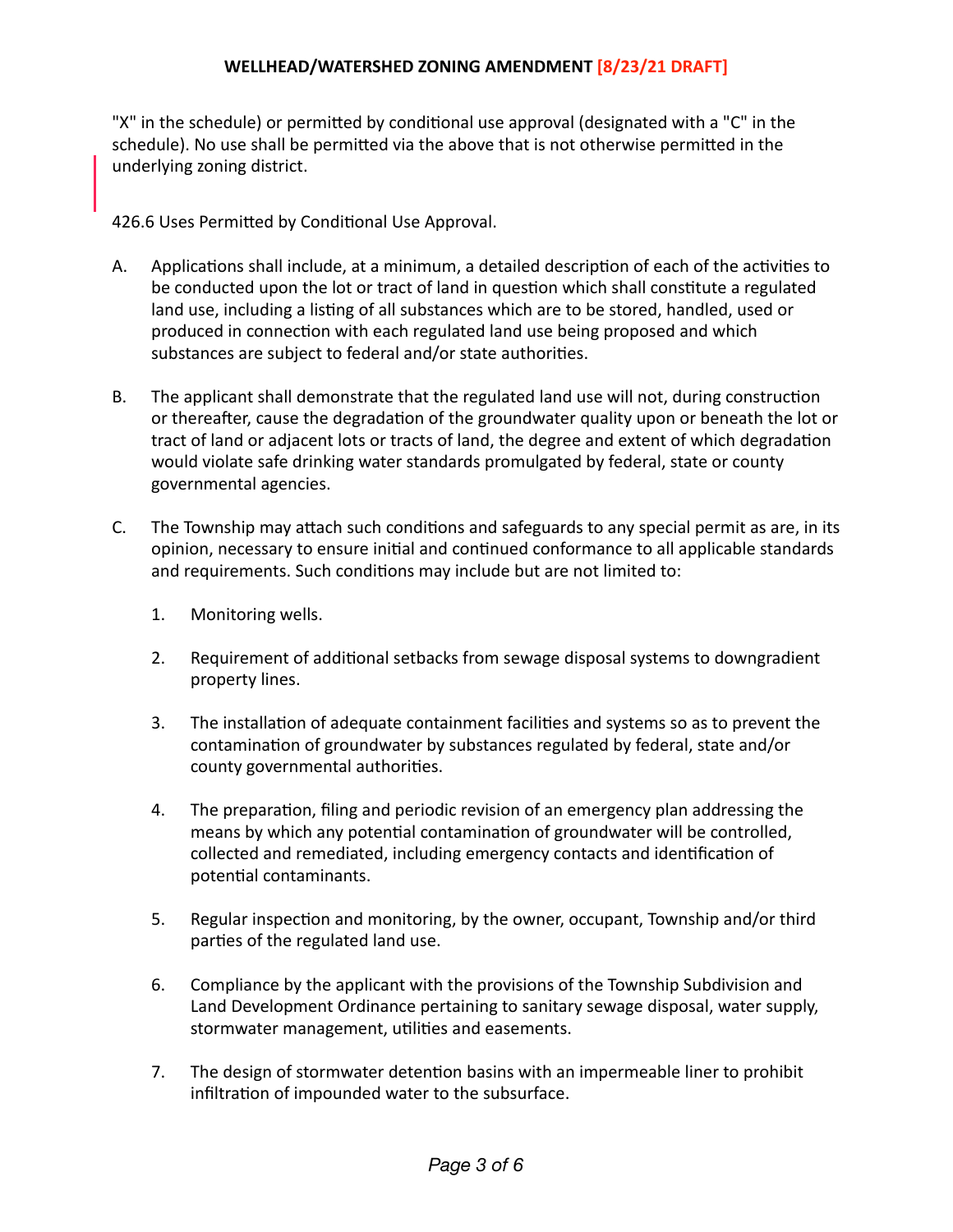- 8. The use of structural and/or nonstructural measures to prevent leachate contamination, including but not limited to building enclosures, impervious pads and pavements, self-contained drainage systems, detention basins, filters, separators or other devices and other management practices.
- 9. Compliance with all federal and state laws and regulations applicable to the regulated land use.
- D. Public water supply projects which require the use of chemicals for disinfection or treatment will be allowed in all wellhead protection areas subject to approval, construction and operation in accordance with Pennsylvania DEP regulations.
- E. Prior to the issuance of any zoning permit for new construction or the preliminary approval of land development plans within any zone, the applicant shall submit a Spill Prevention Plan to Milford Township for review and approval as part of said plan, provided that the following activities shall be exempted from this requirement:
	- 1. Any construction activity. land development or use which stores/sells/utilizes any hazardous material with a combined total quantity of less than 35 gallons, or 55 gallons in instances where secondary containment is provided, for all substances.
	- 2. Permanent residential uses, provided the total volume of any stored/used hazardous material is less than 35 gallons, or 55 gallons in instances where secondary containment is provided.

Spill Prevention Plans shall, simultaneous with submission of applications for permits or approvals by Milford Township be submitted to the Pike County Conservation District, Milford Water Authority and such other entities as the Township shall determine, for review, comment and recommendations within a period of 30 days thereof.

## 426.7 Additional Regulations.

- A. Storage of the following hazardous substances for non-residential use in amounts of 35 gallons, or 55 gallons or more in instances where secondary containment is provided, shall be prohibited in all zones:
	- 1. Petroleum hydrocarbon compounds including, but not limited to, gasoline, kerosene, diesel fuel, aviation fuel, jet fuel, propane and heating oil. Notwithstanding this, self use on site is permitted provided that, in ground storage tanks in excess of 550 gallons must have secondary containment and active interstitial leak monitoring and alarm systems. Above ground and inside building tanks and containers in excess of 550 gallons must have secondary containment and the ability to monitor the interstitial space between the primary and secondary containers.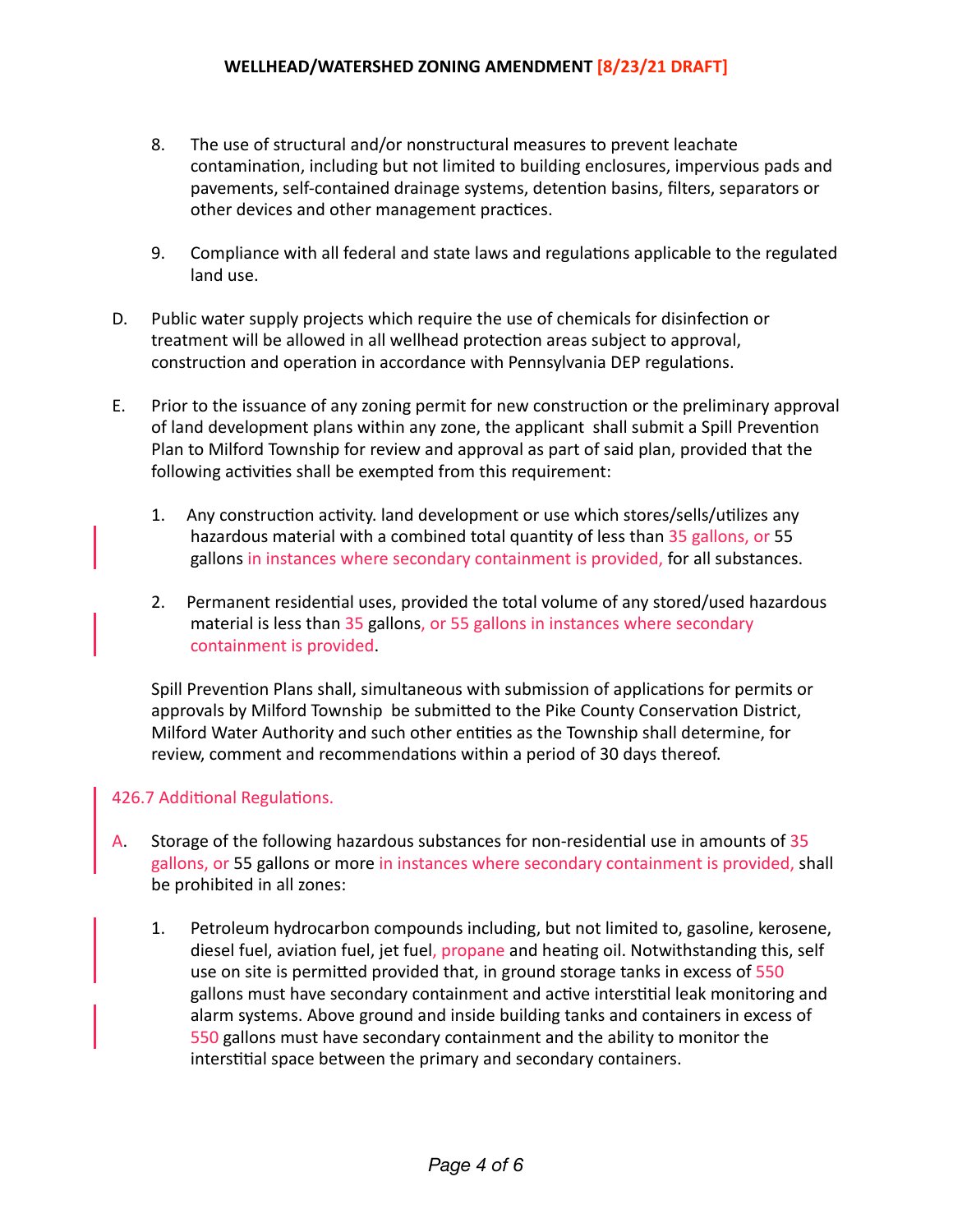- 2. Degreasing compounds and dry cleaning solvents including, but not limited to, trichloroethene, trichloroethane, trichloroethylene, perchloroethylene (also called tetrachloroethylene) and paint thinners.
- 3. Herbicides, pesticides, insecticides and fertilizers in liquid or granular (solid) form.
- 4. Formaldehyde and embalming compounds containing arsenic, zinc, mercury, copper, lead, silver, antimony, chloral or cyanogens, or of any compound containing any of these, or any poisonous alkaloid.
- 5. Any other chemicals or chemical compounds formally identified by the Board of Supervisors or the Milford Township Planning Commission, as potential hazards.
- 6. Such other compounds as may be added to the above list from time to time by resolution of the Board of Supervisors.

Storage containers include above ground tanks and containers, in ground tanks and containers, tanks and containers inside buildings, and tank trucks and freight trucks containing drums or other containers parked for a period longer than twenty-four (24) hours.

- B. Infiltration of stormwater from commercial sites in Zone C shall be employed only with the provisions for adequate pre-treatment in accordance with PADEP BMP Manual. BMP design should incorporate sampling locations upstream of the infiltration BMP as well as the ability to temporarily disconnect the infiltration BMP from the site stormwater management system(s) in event runoff became contaminate.
- $C.$  The following general provisions shall apply:
	- 1. The regulations of this Section 426 shall not apply with respect to officially abandoned and properly capped water wells.
	- 2. Article V of this Ordinance applying to Non-Conforming Uses and Structures shall also have applicability to existing uses and structures affected by these regulations.
	- 3. The regulations of this Section 426 shall also apply with respect to impacts on community water systems in adjoining communities.
	- 4. The Township Board of Supervisors may, by resolution, grant modifications of these regulations where new community water systems are developed in such proximity to existing uses and structures as to effectuate the regulations after the land uses in question have already been legally established.